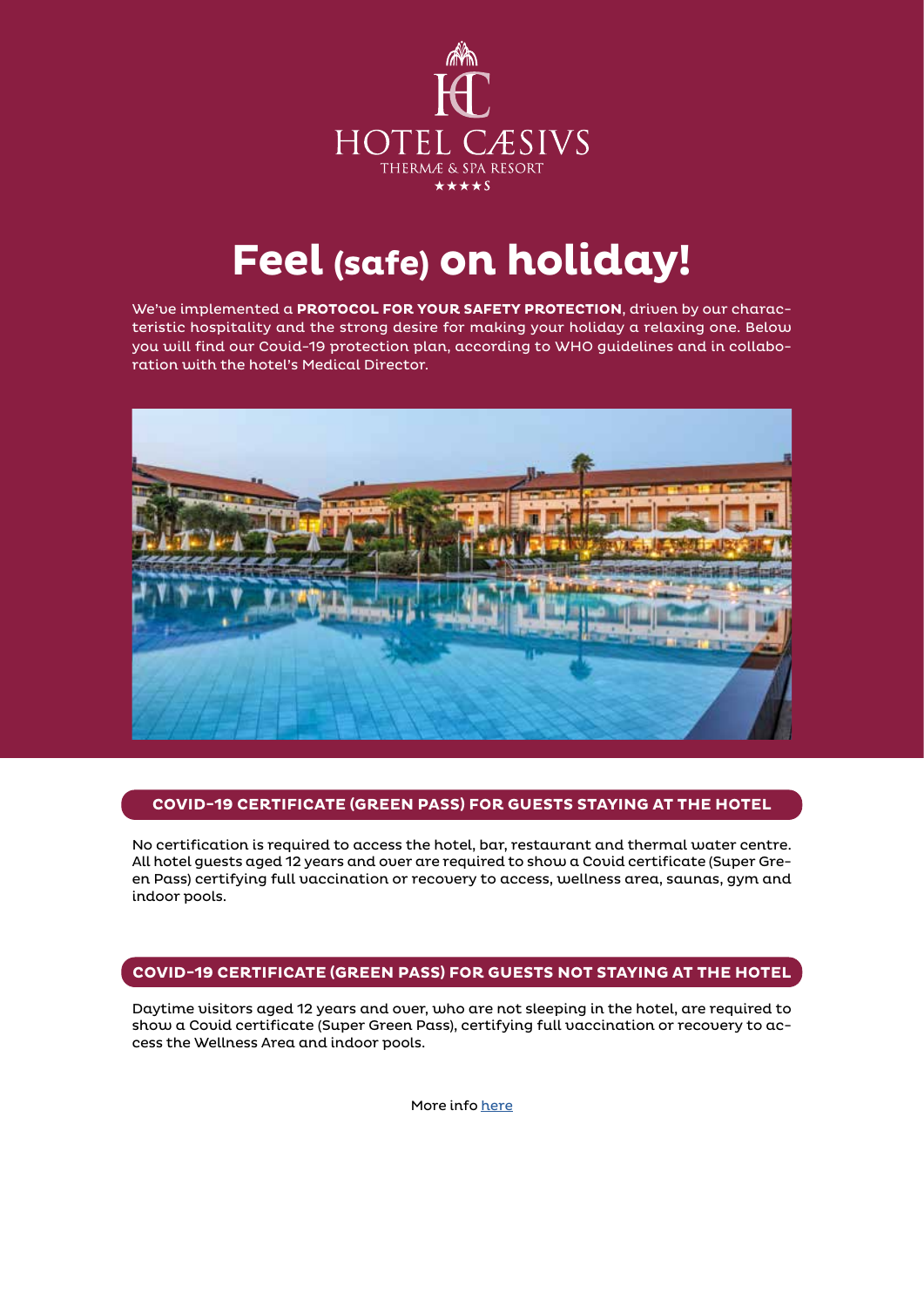# GENERAL GUIDELINES

#### **CLEANLINESS AND HYGIENE**



We have trained and instructed our staff to implement specific hygiene procedures in the lodgings, and introduced the use of special products for the disinfection of surfaces and all objects we will hand over to you.

You will find hand sanitizing gel in all areas of our accommodation facilities and protections masks on request at reception.

#### **MASKS AND SOCIAL DISTANCING**



The hotel's staff has designed an activities programme to prevent possible aggregations, to regulate flows in common spaces and waiting areas and to encourage the respect of social distancing of at least 1 m in the several areas of the centre.

Wherever possible, there are different paths for the entrance and the exit.

Please wear the mask at any times in indoor common areas. Our staff is always required to wear the mask in presence of customers and when interpersonal distance of at least 1 m can't be guaranteed.

The arrangement of the equipment (deckchairs, sunbeds) follows dedicated directions, so as to guarantee the distance of at least 1.5 m between the equipment and to encourage interpersonal distancing of at least 1 m between people not belonging to the same family unit (or life partners).

The equipment is disinfected at each change of person or family unit, and at the end of every day. Improper use of objects and linen is forbidden: the user accesses the service equipped with all the necessary, preferably provided by the structure.

For all the activities in different contexts, it's always required the use of the personal towel for the seats.

We remind you the usual hygienic safety regulations, valid in our swimming pools, in the wellness centre, and before each body treatment: before entering, have a soapy shower. Our staff provide regular and frequent cleaning and disinfection of common areas, changing rooms, cabins, showers, toilets, and equipment, with particular attention to the objects and surfaces people touch more frequently.

#### **RECEPTION**



Before your arrival, we recommend you to check-in online following the procedures described in an email we send 7 days before your stay. Electronic payment methods are preferred, possibly at the time of booking.

The cash desk and reception are equipped with physical barriers (e.g. screens); otherwise, the staff must wear the mask and make available hand sanitizing products. Wherever possible, at the end of each shift work, the receptionists must clean the work plan and all the equipment for checking-in and checking-out.

#### **ROOM**



You will decide whether and how often to let the chambermaids into your room for cleaning. You will decide whether to order and have meals comfortably in your hotel room (additional charge).

#### **BAR AND RESTAURANT**



Our large restaurant and bar allow us to maintain a 2 m distance between tables which is more than the legal requirement of 1 metre. Food consumption is not allowed in our SPA or wellness centre.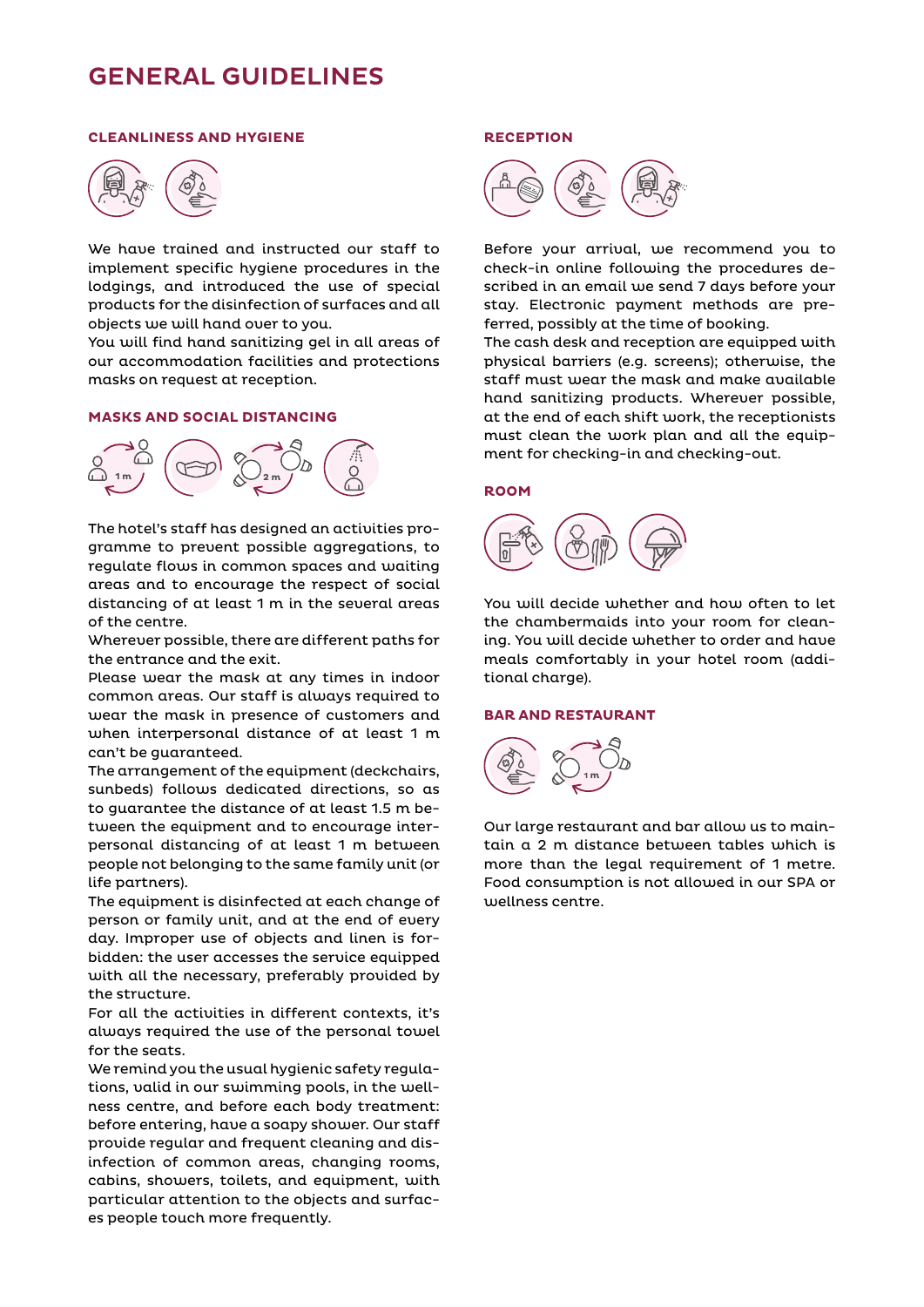# THERME & SPA

#### **BODY TREATMENTS**



According to each specific service, when the operator and the customer have to maintain a distance of less than 1 m, they must wear a mask. In particular, the operator must wear a protective visor and a mask FFP2 without valve during services that expect a close distance. The operator must sanitise the hands frequently, also before and after each service provided to the customer; for each service, the operator must use smocks/aprons (preferably disposable). The gloves must be diversified between those used for treatments and those usually used in an environmental context. Massages without gloves are allowed, provided that the operator washes and disinfects his or her hands and forearm before and after each customer, and provided that he or she never touches his or her face, nose, mouth and eyes during the massage. This recommendation also applies when using disposable gloves. Disposable sheets are used for all the body treatments.

Sunbeds, surfaces and any single use objects must be cleaned and disinfected at the end of the treatment. The room/environment used for the treatment must be for single use, or for family unit, or life partners. During all the activities provided, the size of rooms/environments for collective use must guarantee, in any case, the interpersonal distance of at least 1 m, both between clients and the staff.

Between each treatment, staff is required to ventilate the spaces, clean and disinfect the environment and surfaces, paying particular attention to those people touch most frequently (e.g. handles, switches, handrails, etc.).

During each treatment, the customer must use a mask to protect himself or herself, and he or she must properly sanitise the hands before and after the treatment.

#### **THERMAL POOLS**



Access to the swimming pools is restricted and, if possible, there will be mandatory routes of entrance and exit. In our pools the crowd density is calculated with an index of 4 persons/sqm. Therefore, we list below the maximum number of people:

1) new whirlpool 17.45 sqm *maximum of 4 people*

- 2) Kneipp phlebological pool 24.35 sqm *maximum of 6 people*
- 3) thermal whirlpool 23.10 sqm *maximum of 5 people*
- 4) whirlpool for individual treatments 14.35 sqm - *maximum of 3 people*
- 5) new water gym pool 21.95 sqm *maximum of 5 people*
- 6) water gym pool 39.70 sqm *maximum of 9 people*

The maximum crowding number is indicated by specific signs. The hydrokinesitherapy activity is carried out, as much as possible, in specific pools, which allow the operator to suggest the movements to the patient, staying out of water – except for cases in which the presence of the operator in the water is necessary (e.g. care of a disabled patient). In this case, if possible, the operator and the client must wear a mask to protect themselves. At the end of each session, any instruments must be disinfected. Where expected, the concentration of disinfectant in the water will be kept within the recommended limits (preferably within the upper limits of the flow rate) and in compliance with the rules and international standards. Otherwise, physical treatments will be activated in accordance with the upper limits of the flow rate or to the maximum water replacement in the pools, based on the maximum flow rate of the water catchment.

#### **WELLNESS CENTER**



Inside all the enclosed environments of the wellness area, the accesses are limited in order to keep the social distance of at least 2 m, except for families, life partners, guests of the same room or people who are not subject to interpersonal distance, according to the provisions in force. Access to the sauna is allowed only by reservation, provided ventilation, cleaning and disinfection before any further use. Customers must wear the mask in all indoor waiting areas.